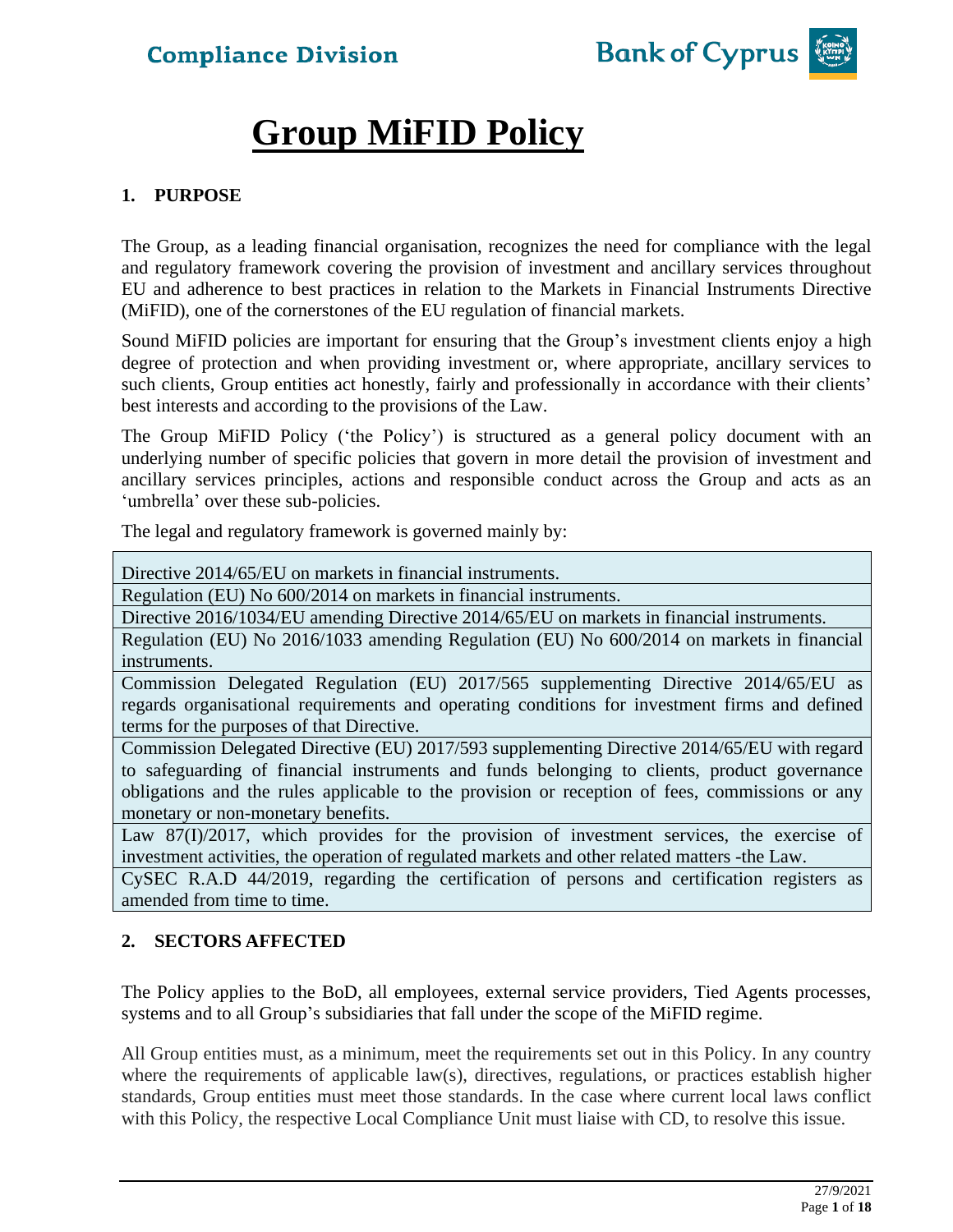

Specifically, this Policy applies to the following Group entities/departments that are directly or indirectly involved in the provision of investment and ancillary services:

- Global Corporate Banking & Markets Division
- Premier Banking Department (Retail Division)
- Treasury Division
- Other Group entities/departments that are directly or indirectly involved in the provision of investment and ancillary services e.g. Wealth Management Back Office Department, Treasury Back Office, Middle Office Department (Operations & Cost Management Division).

This list may be adjusted accordingly from time to time to reflect Group restructuring.

If management decide to deviate from any aspect of the Policy, it must formally request an exemption that must be approved by CD.

### **3. POLICY-GENERAL PRINCIPLES**

#### **3.1 MiFID sub-policies**

A summary of the Group MiFID sub-polices(1-12) and policies impacted from the MiFID framework (12-18) is set out in the table below, alongside with the relevant owner who has the responsibility to review the respective policy on an annual basis or earlier, if required, and to ensure that the relevant policy has been approved by the relevant management authority.

Non- compliance issues will be assessed accordingly, and relevant measures/process should be in place to also consider the impact on the capital adequacy and liquidity of the Bank.

|                | <b>Policy</b>                                             | <b>Policy Basic Principles</b>                                                                                                                                                                                                                                                                                                                                                                                                                                                                                                                                                                                                              | Owner        |
|----------------|-----------------------------------------------------------|---------------------------------------------------------------------------------------------------------------------------------------------------------------------------------------------------------------------------------------------------------------------------------------------------------------------------------------------------------------------------------------------------------------------------------------------------------------------------------------------------------------------------------------------------------------------------------------------------------------------------------------------|--------------|
| 1              | Group MiFID<br><b>Order Execution</b><br>Policy           | The Group shall obtain the best possible result for its clients' orders.<br>Therefore, the Group must take all necessary steps for the prompt,<br>fair and expeditious execution of clients' orders and for adherence to<br>its disclosure obligations.                                                                                                                                                                                                                                                                                                                                                                                     | <b>GCBMD</b> |
| $\overline{2}$ | Group MiFID<br>Client<br>Categorisation<br>Policy         | Each new client who applies to receive investment and ancillary<br>services from the Group must be categorised in accordance with<br>his/her knowledge, experience and skills prior to the execution of any<br>investment transaction on his/her behalf. To this end, the Group must<br>ensure that clients enjoy protection relevant to their categorisation.                                                                                                                                                                                                                                                                              | <b>GCBMD</b> |
| 3              | Group MiFID<br>Appropriateness<br>& Suitability<br>Policy | Investment services and/or financial instruments must be appropriate<br>and/or suitable for clients. To this end, the Group shall perform<br>specific tests to assess the clients' knowledge and experience,<br>investment objectives and financial situation before the provision of<br>any investment service/financial instrument to them. Also, the Group<br>must ensure that employees understand the nature, features and risks<br>of investment services and financial instruments selected for their<br>clients and can adequately assess whether such investment services or<br>financial instruments meet their client's profile. | <b>GCBMD</b> |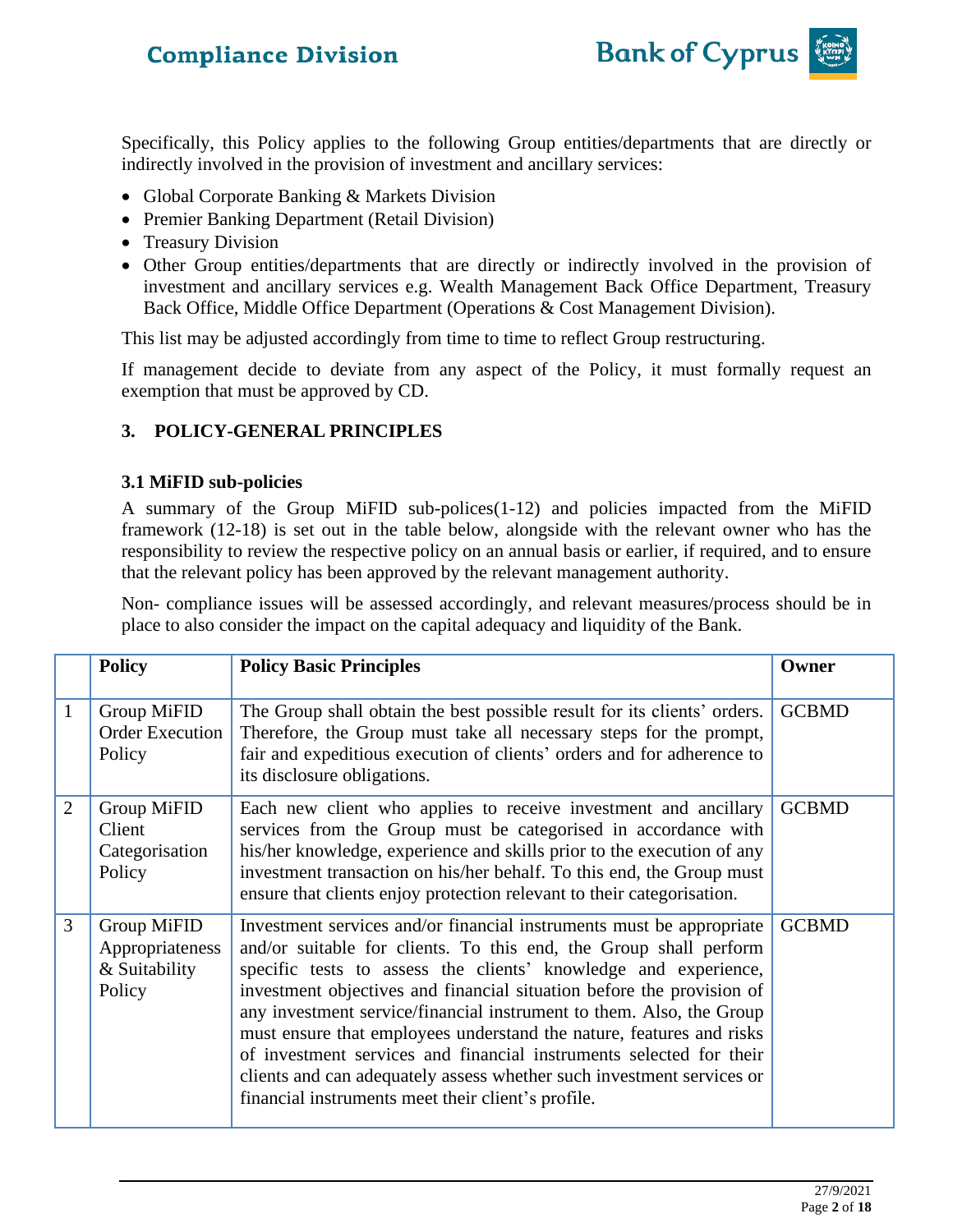

| $\overline{4}$ | Group MiFID<br>Costs and<br><b>Charges Policy</b>                          | The information on all costs and associated charges related to<br>investment or ancillary services shall be disclosed to clients or<br>potential clients both at the point of sale (ex-ante) and post-sale (ex-<br>post) in such a way as to facilitate the clients' informed decision.                                                                                                                                                                                                                                                                                                                                                                                                                                                                                                           | <b>GCBMD</b>            |
|----------------|----------------------------------------------------------------------------|---------------------------------------------------------------------------------------------------------------------------------------------------------------------------------------------------------------------------------------------------------------------------------------------------------------------------------------------------------------------------------------------------------------------------------------------------------------------------------------------------------------------------------------------------------------------------------------------------------------------------------------------------------------------------------------------------------------------------------------------------------------------------------------------------|-------------------------|
| 5              | Group MiFID<br>Product<br>Governance<br>Policy                             | Financial instruments should be designed to meet the needs of an<br>identified target market of end clients and clients should be provided<br>with all appropriate information. Therefore, the Group shall ensure<br>that the relevant staff involved in the manufacturing, offering or<br>recommending of financial instruments, possess the necessary<br>expertise to understand the characteristics and the risks of the<br>financial instruments manufactured or intended to be offered or<br>recommended as well as the needs, characteristics and objectives of<br>the identified target market and all appropriate information on the<br>financial instrument is available to clients. The management body<br>shall have effective control over the Group's product governance<br>process. | <b>GCBMD</b>            |
| 6              | Group MiFID<br>Record Keeping<br>and Electronic<br>Communication<br>Policy | Complete records must be maintained relating to transactions<br>concluded or intended to result in transactions even if not concluded,<br>inclusive of telephone conversations and electronic communications<br>under certain circumstances. The Group needs to have consistent<br>mechanisms to satisfy all record keeping requirements.                                                                                                                                                                                                                                                                                                                                                                                                                                                         | <b>GCBMD</b>            |
| $\tau$         | Group MiFID<br>Policy on<br>Safeguarding of<br>Clients' Assets             | When holding financial instruments belonging to clients, adequate<br>arrangements shall be made to safeguard the ownership rights of<br>clients, especially in the event of any Group entity's insolvency.                                                                                                                                                                                                                                                                                                                                                                                                                                                                                                                                                                                        | <b>GCBMD</b>            |
| 8              | Group MiFID<br>Policy on<br>Research                                       | The Group is not allowed to accept research for free without<br>performing an assessment of the inducement in accordance with the<br>inducement rules and the Group MiFID Inducements Policy                                                                                                                                                                                                                                                                                                                                                                                                                                                                                                                                                                                                      | <b>GCBMD</b>            |
| 9              | Group Policy on<br>the<br>Appointment<br>and Monitoring<br>of Tied Agents  | The Group remains fully and unconditionally responsible for any<br>action or omission on the part of the Tied Agent when the agent is<br>acting on its behalf.<br>Therefore, the Group must monitor the activities, including the<br>personal transactions, of its Tied Agents to ensure that it continues to<br>comply with the Law.                                                                                                                                                                                                                                                                                                                                                                                                                                                             | <b>GCBMD</b><br>(CISCO) |
| 10             | Group MiFID<br>Conflicts of<br><b>Interest Policy</b>                      | Effective administrative and organisational arrangements shall exist<br>for the identification, prevention and management of conflicts of<br>interest when providing investment and ancillary services. Therefore,<br>a complete conflicts of interest registry shall exist and any activity<br>that may violate this Policy shall be reported. The Group shall clearly<br>disclose to the client (tailor made disclosure) a conflict of interest<br>only as a measure of last resort and only where the organisational and<br>administrative arrangements are not sufficient to ensure, with<br>reasonable confidence, that the risks of damage to the interests of the<br>client will be prevented.                                                                                             | CD                      |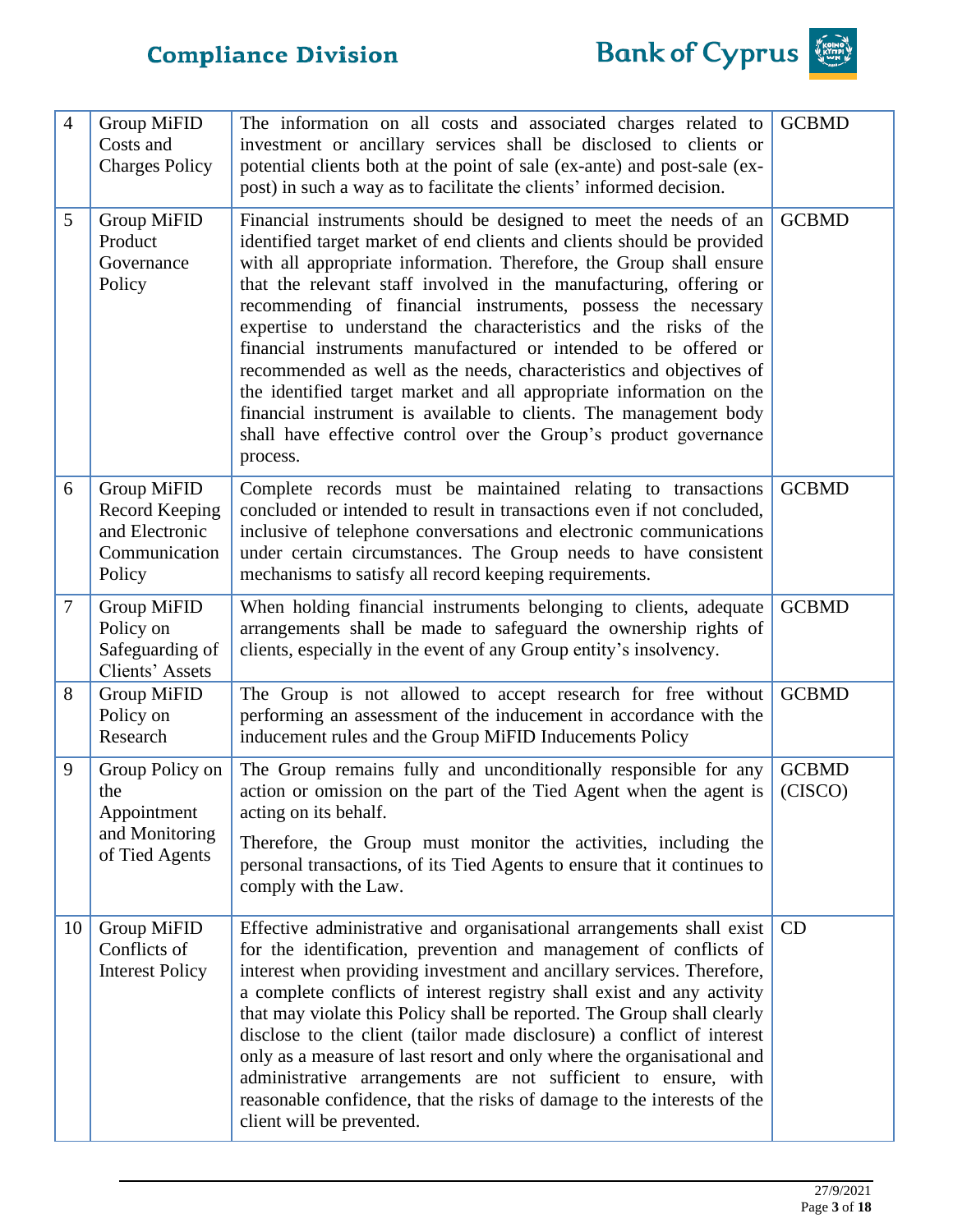

| 11 | <b>Group MiFID</b><br>Policy on the<br>Freedom of<br>Establishment<br>and Provision of<br>Investment<br>Services in EEA<br>and Third<br>Countries | The Group shall offer certain products or services to clients or<br>potential clients that are residents in another EEA State or Third<br>Countries only if it has relevant authorisation from Competent<br>Authorities or passport arrangements.                                                                                                                                   | CD                                                                         |
|----|---------------------------------------------------------------------------------------------------------------------------------------------------|-------------------------------------------------------------------------------------------------------------------------------------------------------------------------------------------------------------------------------------------------------------------------------------------------------------------------------------------------------------------------------------|----------------------------------------------------------------------------|
| 12 | Group MiFID<br>Transaction<br>Reporting<br>Policy                                                                                                 | Complete and accurate details of executed interbank as well as<br>clients' transactions in financial instruments shall be reported to<br>Competent Authorities as quickly as possible and no later than the<br>close of the following working day, irrespective of whether or not<br>such transactions are carried out on a trading venue.                                          | <b>GCBMD</b>                                                               |
| 13 | <b>CISCO</b><br>Governance<br>Policy                                                                                                              | The Management Body shall define, supervise and be responsible for<br>the implementation of governance arrangements that ensure the<br>efficient and prudent management of CISCO and shall commit<br>sufficient time and possess adequate collective knowledge, skills and<br>experience to understand the firm's activities, including the main<br>risks.                          | <b>GCBMD</b><br>(CISCO)                                                    |
| 14 | Group<br>Outsourcing<br>Policy                                                                                                                    | The outsourcing arrangements shall not diminish the Group's ability<br>to fulfil its obligations towards its clients and therefore should not<br>affect the rights of its clients against the Group.                                                                                                                                                                                | Finance<br>Division<br>(Sourcing)<br>Procurement<br>&Vendor<br>Management) |
| 15 | Group<br>Remuneration<br>Policy                                                                                                                   | The Group shall ensure that it does not remunerate or assess the<br>performance of its staff in a way that conflicts with its duty to act in<br>the best interests of its clients.                                                                                                                                                                                                  | Human<br>Resources<br>Division                                             |
| 16 | Group<br>Customers<br>Complaints<br>Management<br>Policy                                                                                          | It is important that the Group instils a culture where all complaints<br>should be investigated thoroughly, consistently, fairly, promptly and<br>independently. Therefore, procedures and controls should be in place<br>to ensure compliance with regulatory requirements, including the<br>publishing of the details of the process to be followed when handling<br>a complaint. | CD                                                                         |
| 17 | Group<br>Corporate<br>Governance<br>Policy                                                                                                        | The Group BoD has the overall responsibility for adequate corporate<br>governance across the Group and shall ensure that there is effective<br>and prudent management across the Group.                                                                                                                                                                                             | CD                                                                         |
| 18 | New Products-<br><b>Services Policy</b>                                                                                                           | Every Group entity must have a new product/services approval<br>procedure that outlines the key considerations that need to be<br>considered before deciding to launch, market or distribute new<br>products or services or making significant changes /modifications to<br>existing ones.                                                                                          | <b>Risk</b><br>Management<br>Division                                      |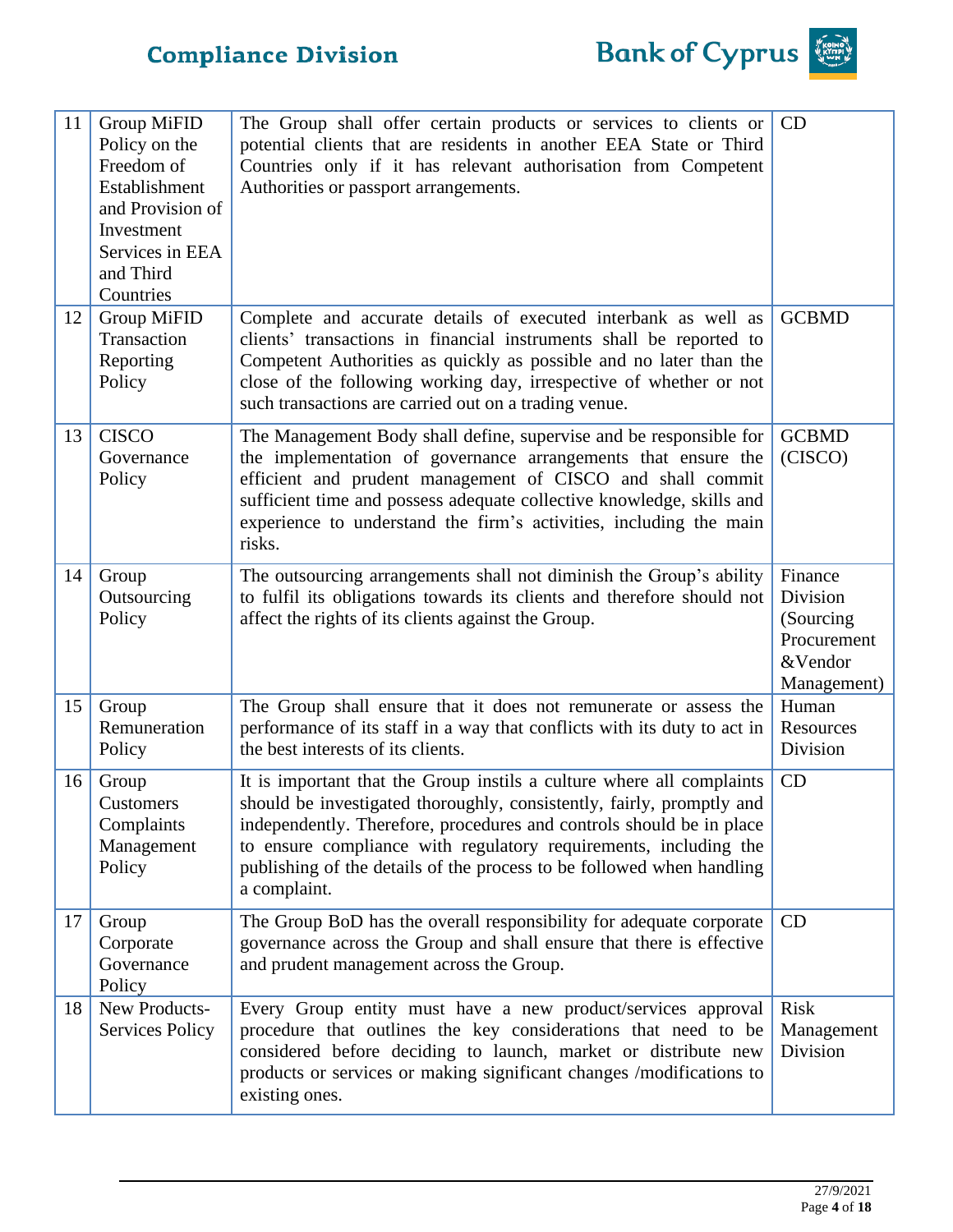

### **3.2 Employees providing investment services and/or ancillary services and Tied Agents**

It is required that all employees providing investment and/or ancillary services, including those providing information to clients and the Tied Agents with whom a Group entity maintains an agreement for the provision of investment services(e.g. CISCO), are certified in accordance with the applicable legislation (success in basic or advanced exams and registration in the relevant public register), adequately trained and have the necessary experience, knowledge and skills of MiFID matters in order to effectively perform their assigned duties and responsibilities in accordance with the provisions of the Policy and good MiFID practices.

Management must ensure that human resource processes exist to ensure the continuing professional development of employees and that all employees involved in the provision of investment services are competent to deal with MiFID issues and are registered in the relevant public register. Group entities with Tied Agents must ensure on an annual basis that the Tied Agents have renewed their registration in the relevant public register as required by regulatory framework.

### **3.3 Employees offering the services of compliance function for investment services**

Subject to the provisions of the Law and the provisions of UCITS, AIF and AIFM laws, a person may act as Regulatory Compliance Officer and provide the services of the regulatory compliance function for investment services in a Group entity regulated by CySEC, provided he/she has succeeded in the advanced examination and is registered in the public register of CySEC.

#### **4. ROLES AND RESPONSIBILITIES**

The key roles and responsibilities for the implementation of the Policy are defined in Attachment 1 of the Policy.

#### **5. SUPPORTING POLICIES, PROCEDURES AND TOOLS**

There should be written, well documented and detailed procedures for the implementation of the MiFID regulatory framework which, alongside with this Policy, related sub-policies and other policies at Group level that are affected by MiFID framework, such as the Group Customers Complaints Management Policy, should be effectively communicated to all relevant staff. Systems and processes should be adjusted accordingly, and staff should be adequately trained to support effective MiFID implementation and monitoring processes.

### **6. DEFINITIONS**

The definitions as per Article 2 of the Law are applied for the purpose of the Policy. Key definitions of MiFID policies are prescribed in Attachment 2 of the Policy.

*The information contained on this website is provided only as general information. The material on this website is owned by Bank of Cyprus Holdings Plc.*

*While Bank of Cyprus Holdings Plc endeavors to keep information up to date, it makes no representations or warranties of any kind, express or implied, about the completeness accuracy, suitability or availability with respect to the information contained on the website for any purpose. Any reliance you place on such information is therefore strictly at your own risk.* 

*In no event will Bank of Cyprus Holdings Plc be liable for any loss or damage including without limitation, indirect or consequential loss of damage, or any loss or damage whatsoever arising out of, or in connection with the use of this website's information.*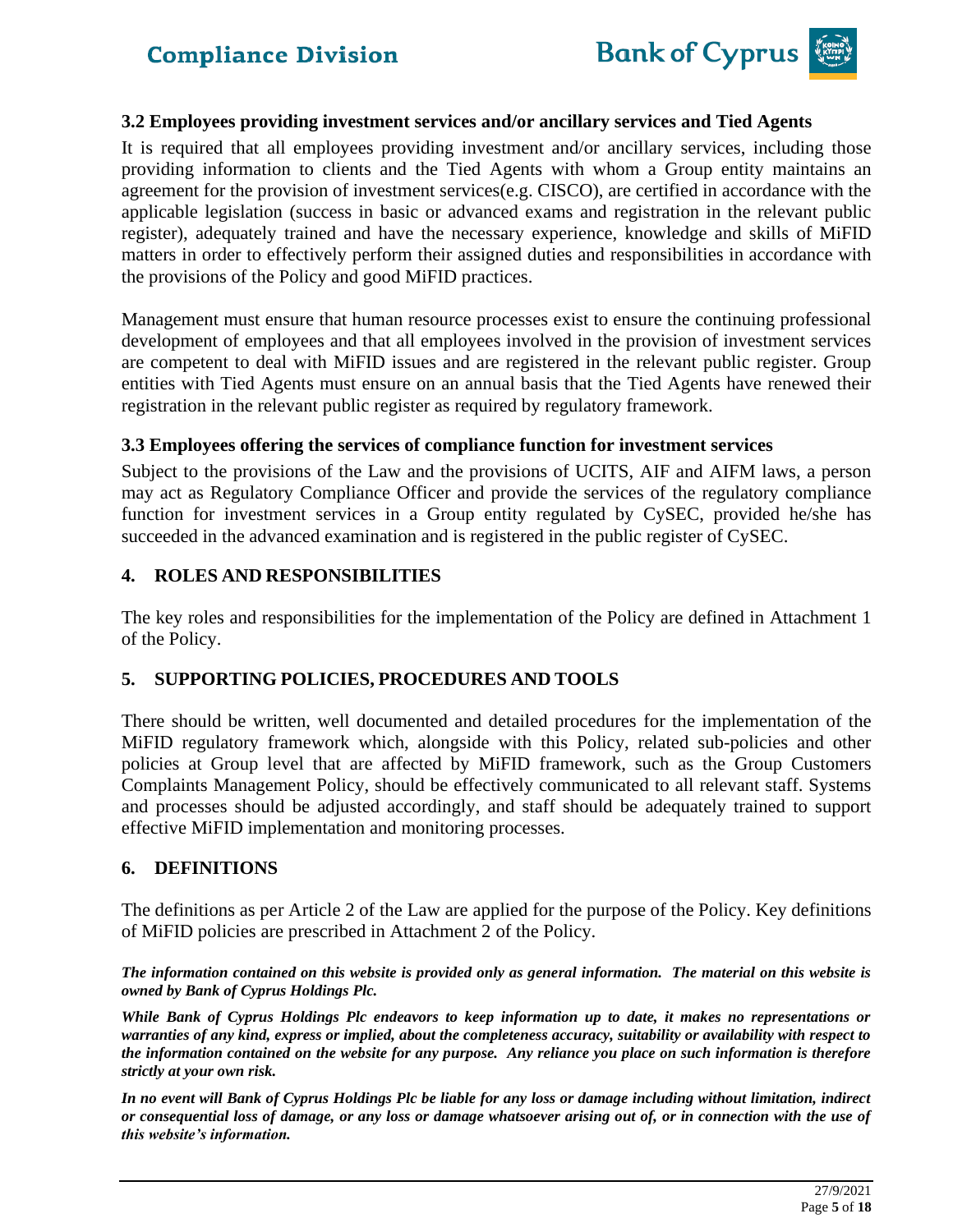

### **Attachment 1 - KEY ROLES AND RESPONSIBILITIES**

| <b>Board of</b><br><b>Directors</b>                                                     | The BoD is responsible for overseeing the Group's compliance<br>with the Policy.                                                                                                                                                                                                                                                                                                                                                                                                                                                                                                                                                                                                                                                                                                                                                                                                                                                                                                                                                                                                       |
|-----------------------------------------------------------------------------------------|----------------------------------------------------------------------------------------------------------------------------------------------------------------------------------------------------------------------------------------------------------------------------------------------------------------------------------------------------------------------------------------------------------------------------------------------------------------------------------------------------------------------------------------------------------------------------------------------------------------------------------------------------------------------------------------------------------------------------------------------------------------------------------------------------------------------------------------------------------------------------------------------------------------------------------------------------------------------------------------------------------------------------------------------------------------------------------------|
| <b>Compliance</b><br><b>Division</b>                                                    | The responsibilities of CD are as follows:<br>Reviews all policies and documentation under the auspices of this<br>Policy,<br>Monitors and assesses (as second line of defence) adherence to the<br>$\bullet$<br>Policy,<br>Monitors and implements new regulatory developments in relation to<br>$\bullet$<br>MiFID and ensure timely changes in internal processes and procedures<br>if required,<br>Reviews and updates annually and whenever there are significant<br>$\bullet$<br>changes in the structure or activities of the Group, or when<br>circumstances deem appropriate all MiFID policies for which has<br>ownership,<br>Coordinates the procedure of personal transactions of Relevant Persons<br>$\bullet$<br>and keeps, reviews and assesses the MiFID relevant persons list at<br>Group Level,<br>Offers training, guidance, support and advice to staff to ensure<br>$\bullet$<br>compliance with the Policy,<br>Facilitates the implementation of MiFID regulatory developments.<br>Approves deviations from any aspect of this Policy and MiFID sub<br>policies. |
| <b>Global</b><br>Corporate<br><b>Banking &amp;</b><br><b>Markets</b><br><b>Division</b> | GCB&M is the owner of the MiFID regulatory framework and has the<br>responsibility to:<br>Coordinate and monitor the MiFID regulatory framework implementation,<br>$\bullet$<br>Provide updates to the Regulatory Compliance Matrix (RCM) containing<br>$\bullet$<br>the regulatory frameworks of its area of ownership,<br>Monitor the implementation of relevant procedures, and impose remedial<br>$\bullet$<br>actions when deemed necessary,<br>Ensure timely changes in internal processes and procedures,<br>$\bullet$<br>Report compliance with MiFID framework,<br>$\bullet$<br>Review annually and whenever there is a significant change in the<br>$\bullet$<br>structure or activities of the Group, or when circumstances deem<br>appropriate the MiFID sub policies and related procedures for which it has<br>the ownership to ensure conformity with MiFID in cooperation with the<br>LCO,<br>Implement new regulatory developments in relation to the provision of<br>$\bullet$<br>investment and ancillary services.                                                 |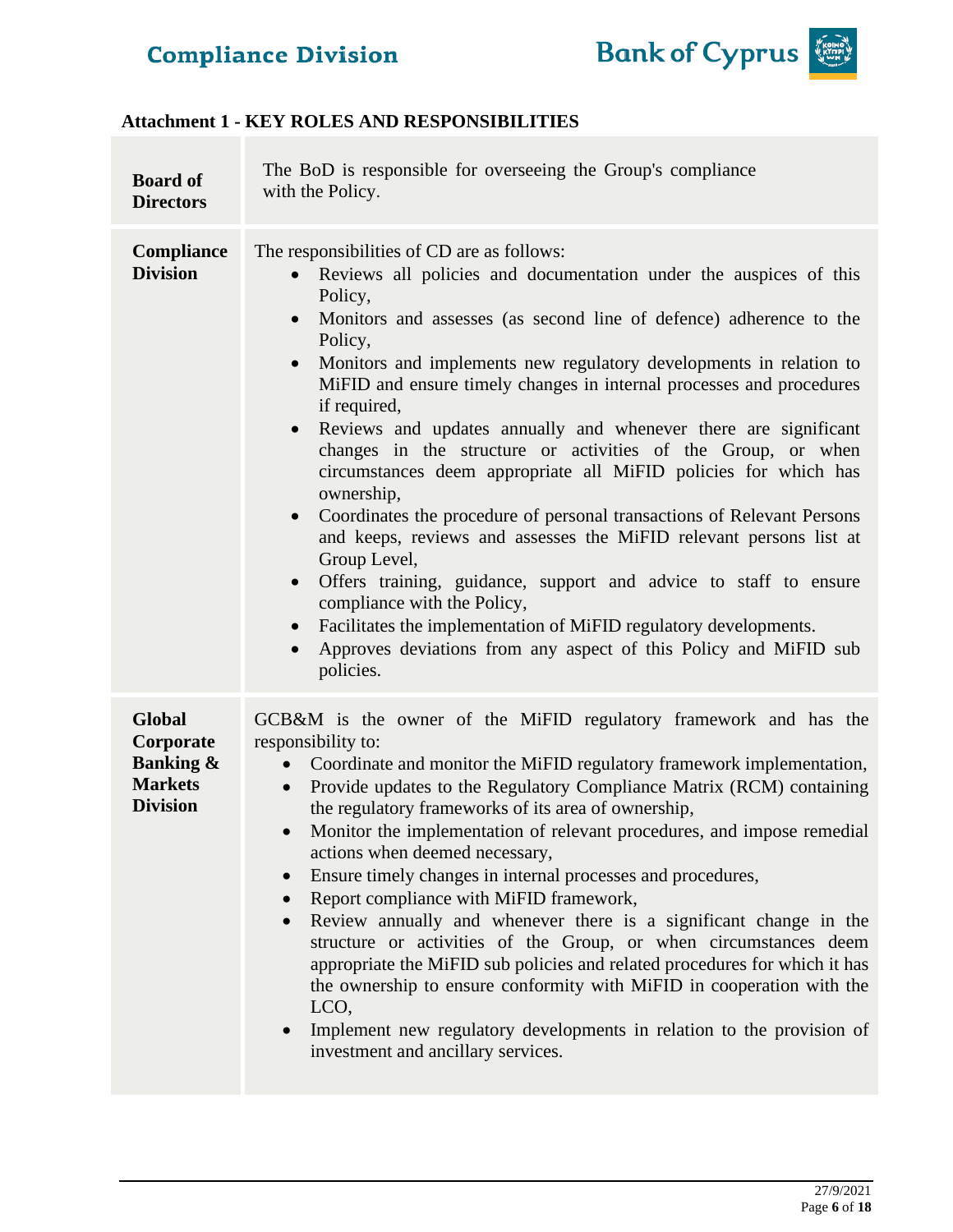

| Line<br><b>Directors</b>          | Line Directors have the ultimate responsibility and accountability for adherence<br>to this Policy within their Divisions. Specifically, Line Directors are responsible<br>to monitor the implementation of relevant procedures, receive regular reporting<br>and impose remedial actions when deemed necessary. Line Directors should<br>facilitate, monitor and report compliance with MiFID framework.                                                                                                                                                                                                                                                                                                                                                                                                                                                                                                                                                                                                                                                                                                                                                                                                                                                                                                                                                                                                                                                                                                                                                                                                                                                                                            |  |  |
|-----------------------------------|------------------------------------------------------------------------------------------------------------------------------------------------------------------------------------------------------------------------------------------------------------------------------------------------------------------------------------------------------------------------------------------------------------------------------------------------------------------------------------------------------------------------------------------------------------------------------------------------------------------------------------------------------------------------------------------------------------------------------------------------------------------------------------------------------------------------------------------------------------------------------------------------------------------------------------------------------------------------------------------------------------------------------------------------------------------------------------------------------------------------------------------------------------------------------------------------------------------------------------------------------------------------------------------------------------------------------------------------------------------------------------------------------------------------------------------------------------------------------------------------------------------------------------------------------------------------------------------------------------------------------------------------------------------------------------------------------|--|--|
| <b>LCOs</b>                       | LCO <sub>s</sub> as the first line of defence have the responsibility to assess the<br>implementation of MiFID framework by the respective Lines through:<br>Reviewing adherence to timelines,<br>Reviewing adherence to the plans submitted by the Lines to CD,<br>Reporting<br>accordingly on compliance<br>and providing remedial<br>$\bullet$<br>recommendations,<br>Facilitating relevant trainings,<br>Offering support to the staff of the respective Lines for the<br>$\bullet$<br>implementation of the relevant procedures,<br>Maintaining, reviewing and assessing the MiFID Relevant Persons List at<br>$\bullet$<br>Local Level and provide the List to CD upon request.                                                                                                                                                                                                                                                                                                                                                                                                                                                                                                                                                                                                                                                                                                                                                                                                                                                                                                                                                                                                                |  |  |
| <b>Relevant</b><br><b>Persons</b> | Relevant Persons are responsible:<br>For systematic compliance with their obligations under the Law, which are:<br>i.<br>Not to enter into transactions prohibited under MAR,<br>Not to enter into transactions involving the misuse or improper<br>ii.<br>disclosure of confidential information either relating to clients or<br>clients' transactions or investment research,<br>iii.<br>Not to enter into transactions which are in conflict or are likely to be in<br>conflict with Group' obligations under the Law,<br>Not to advise or recommend, other than in the proper course of their<br>iv.<br>employment or contract for services, any other person to enter into a<br>transaction in financial instruments which, if it was their personal<br>transaction, would be prohibited,<br>Not to disclose, other than in the normal course of their employment or<br>V.<br>contract for services, any information or opinion to any other person if<br>they know, or reasonably ought to know, that as a result of that<br>disclosure the other person will or would be likely to take either of the<br>following steps:<br>(a) To enter into a transaction in financial instruments which, if it was<br>their personal transaction, would be prohibited,<br>(b) To advise or procure another person to enter into such a transaction.<br>To sign and return all the documents required by the Group and provide the<br>$\bullet$<br>Group with the information required for the proper implementation of the<br>Group MiFID Obligations on Personal Transactions Policy and its related<br>procedure.<br>• To immediately notify the Group of their personal transactions either those are |  |  |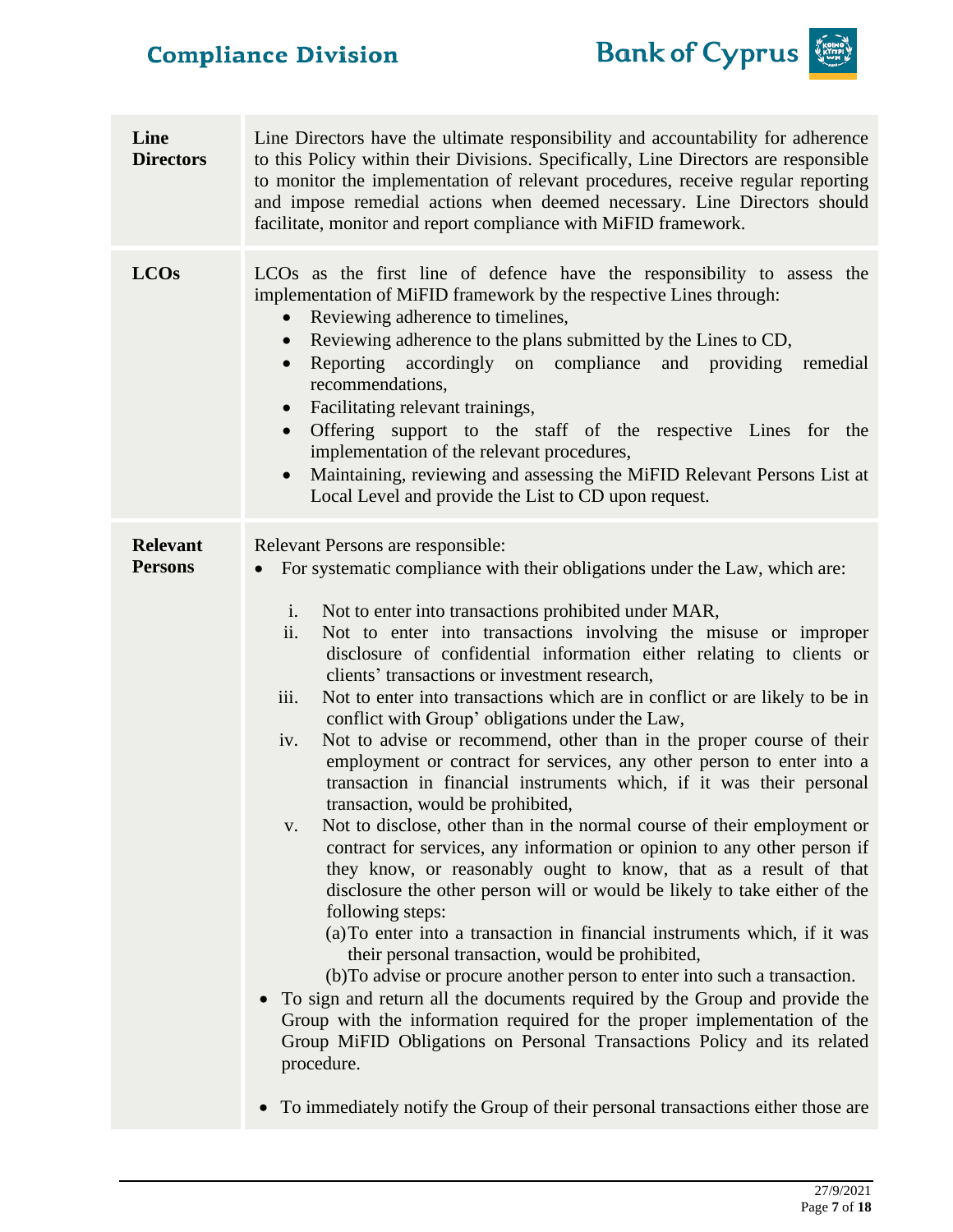

|                                              | effected by themselves or on behalf of them by their Related Persons, to<br>enable the Group to meet its obligations under the Law.<br>It is emphasized that the responsibility for compliance with the rules for personal<br>transactions of Relevant Persons remains with the Relevant Persons.                                                                                                                                                                     |
|----------------------------------------------|-----------------------------------------------------------------------------------------------------------------------------------------------------------------------------------------------------------------------------------------------------------------------------------------------------------------------------------------------------------------------------------------------------------------------------------------------------------------------|
| Legal                                        | Legal Services department is responsible for providing general advice to the                                                                                                                                                                                                                                                                                                                                                                                          |
| <b>Services</b>                              | Group on relevant legislation.                                                                                                                                                                                                                                                                                                                                                                                                                                        |
| <b>Internal</b>                              | Internal Audit Division, as third line of defence, during its assessment of the                                                                                                                                                                                                                                                                                                                                                                                       |
| <b>Audit</b>                                 | Group's risk and audit universe, shall take into account any MiFID related                                                                                                                                                                                                                                                                                                                                                                                            |
| <b>Division</b>                              | obligations, towards the development of its annual audit plan.                                                                                                                                                                                                                                                                                                                                                                                                        |
| <b>Premier</b><br><b>Banking</b>             | Premier Banking has the responsibility to:<br>Implement new regulatory developments and procedures in relation to the<br>provision of investment and ancillary services,<br>Report compliance with MiFID framework.                                                                                                                                                                                                                                                   |
| Human<br><b>Resources</b><br><b>Division</b> | The Human Resources Division is responsible:<br>To train and educate all members of staff on relevant procedures,<br>To ensure that all members of the Group providing investment services<br>are certified, registered in the public register and complete the required<br>hours of professional training annually and inform Competent Authorities<br>accordingly,<br>To provide support for the updating of the Lists of Relevant Persons as<br>and when required. |
| <b>Owners of</b>                             | The owner of each sub-policy described in section 3.1 of this Policy is                                                                                                                                                                                                                                                                                                                                                                                               |
| MiFID sub-                                   | responsible to review at least annually the policy and submit the policy to the                                                                                                                                                                                                                                                                                                                                                                                       |
| policies                                     | relevant management authority for approval.                                                                                                                                                                                                                                                                                                                                                                                                                           |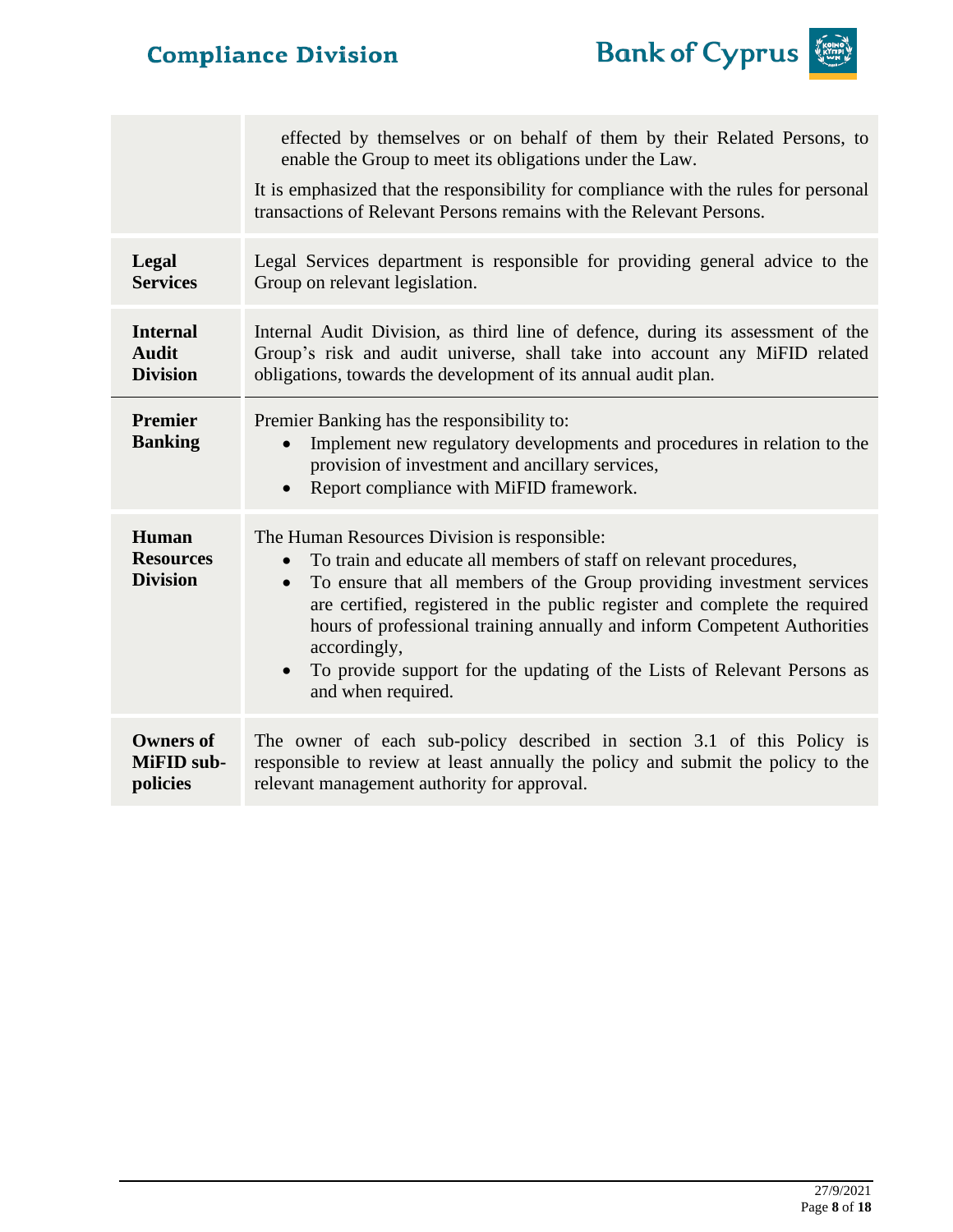

### **Attachment 2 - KEY DEFINITIONS**

For the purposes of this Policy and MiFID sub policies (as per section 3 of this Policy), the following definitions apply:

- 1. **Investment services and activities:** Any of the services and activities listed below (as per Part 1 of the First Appendix of the Law relating to any of the instruments listed in Part III of the First Appendix of the Law):
	- (a) Reception and transmission of orders in relation to one or more financial instruments
	- (b) Execution of orders on behalf of clients
	- (c) Dealing on own account
	- (d) Portfolio management
	- (e) Investment advice
	- (f) Underwriting of financial instruments and/or placing of financial instruments on a firm commitment basis
	- (g) Placing of financial instruments without a firm commitment basis
	- (h) Operation of an MTF
	- (i) Operation of an OTF
- 2. **Ancillary services:** Any of the services listed below (as per Part 1 of the First Appendix of the Law):
	- (a) Safekeeping and administration of financial instruments for the account of clients, including custodianship and related services such as cash/collateral management and excluding maintaining securities accounts at the top tier level.
	- (b) Granting credits or loans to an investor to allow him to carry out a transaction in one or more financial instruments, where the firm granting the credit or loan is involved in the transaction.
	- (c) Advice to undertakings on capital structure, industrial strategy and related matters and advice and services relating to mergers and the purchase of undertakings.
	- (d) Foreign exchange services where these are connected to the provision of investment services.
	- (e) Investment research and financial analysis or other forms of general recommendation relating to transactions in financial instruments.
	- (f) Services related to underwriting.
	- (g) Investment services and activities as well as ancillary services of the type included under Part 1, Section I or II of the First Appendix of the Law related to the underlying of the derivatives included under points (5), (6), (7) and (10) of Part III of the First Appendix of the Law where these are connected to the provision of investment or ancillary services.
- 3. **Investment advice:** The provision of personal recommendations to a client, either upon its request or at the initiative of the Group, in respect of one or more transactions relating to financial instruments.
- 4. **Execution of orders on behalf of clients:** Acting to conclude agreements to buy or sell one or more financial instruments on behalf of clients and includes the conclusion of agreements to sell financial instruments issued by an investment firm or a credit institution at the moment of their issuance.
- 5. **Dealing on own account:** Trading against proprietary capital resulting in the conclusion of transactions in one or more financial instruments.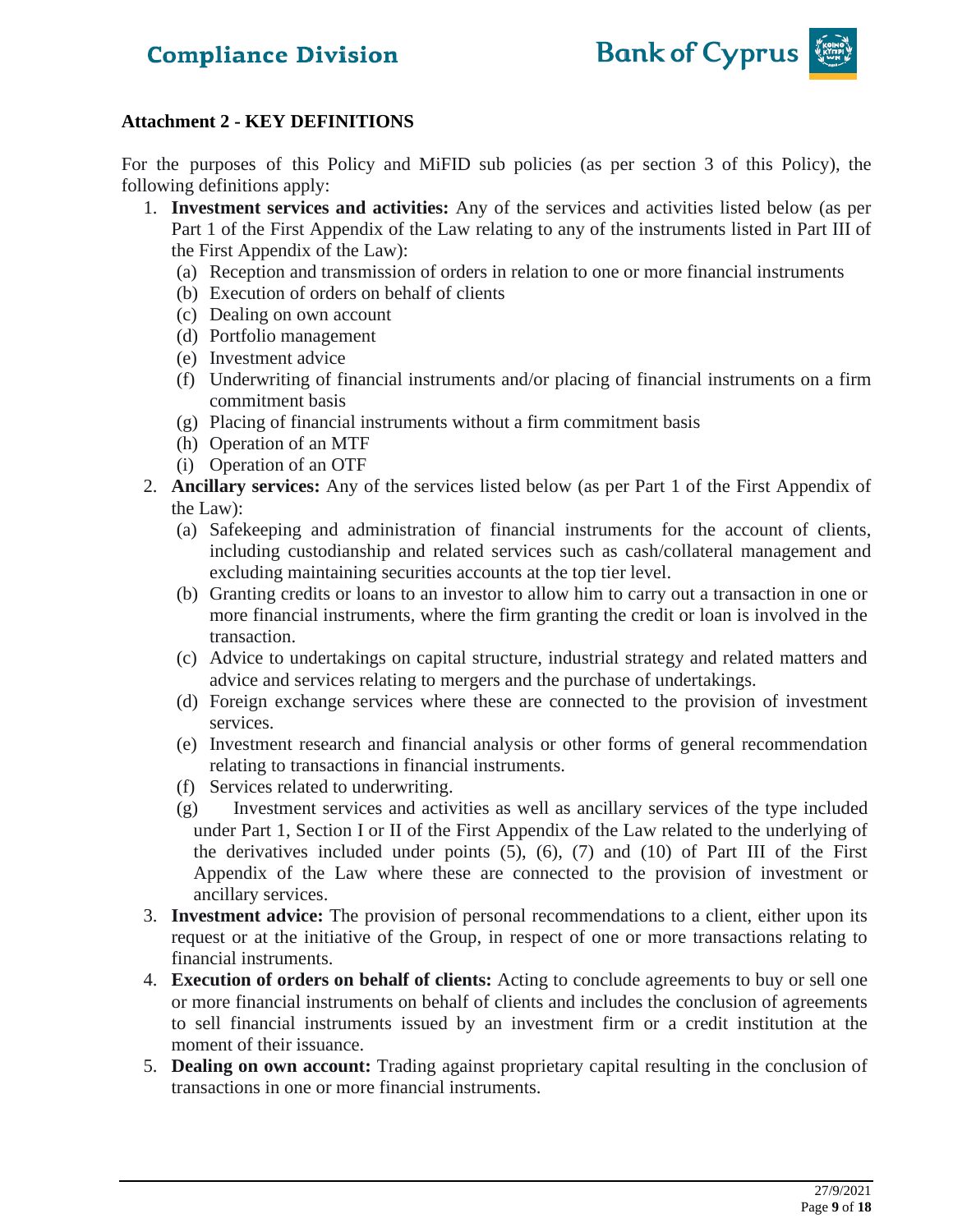

- 6. **Portfolio management:** Managing portfolios in accordance with mandates given by clients on a discretionary client-by-client basis where such portfolios include one or more financial instruments.
- 7. **Client:** Any natural or legal person to whom the Group provides investment or ancillary services.
- 8. **Professional client:** Means a client meeting the criteria laid down in the Second Appendix of the Law.

Professional client is a client who possesses the experience, knowledge and expertise to make its own investment decisions and properly assess the risks that it incurs. In order to be considered as a professional client, the client must comply with the following criteria:

The following shall be regarded as professional clients in relation to all investment services and activities and financial instruments for the purposes of the Law.

- (a) Entities which are required to be authorised or regulated to operate in the financial markets. The list below shall be understood as including all authorised entities carrying out the characteristic activities of the entities mentioned: entities authorised by a Member State under a Directive, entities authorised or regulated by a Member State without reference to a Directive, and entities authorised or regulated by a third country: (a) Credit institutions
	- (b) Investment firms
	- (c) Other authorised or regulated financial institutions
	- (d) Insurance companies
	- (e) Collective investment schemes and management companies of such schemes
	- (f) Pension funds and management companies of such funds
	- (g) Commodity and commodity derivatives dealers
	- (h) Locals
	- (i) Other institutional investors
- (b) Large undertakings meeting two of the following size requirements on a company basis: (a) Balance sheet total: EUR 20 000 000
	- (b)Net turnover: EUR 40 000 000
	- (c) Own funds: EUR 2 000 000
- (c) National and regional governments, including public bodies that manage public debt at national or regional level, Central Banks, international and supranational institutions such as the World Bank, the IMF, the ECB, the EIB and other similar international organisations.
- (d) Other institutional investors whose main activity is to invest in financial instruments, including entities dedicated to the securitisation of assets or other financing transactions.
- 9. **Retail client:** A client who is not a professional client.
- 10. **Limit order:** An order to buy or sell a financial instrument at its specified price limit or better and for a specified size.
- 11. **Financial instruments:** Those instruments listed below (as specified in Part III of the First Appendix of the Law):
	- (a) Transferable securities.
	- (b) Money-market instruments.
	- (c) Units in collective investment undertakings.
	- (d) Options, futures, swaps, forward rate agreements and any other derivative contracts relating to securities, currencies, interest rates or yields, emission allowances or other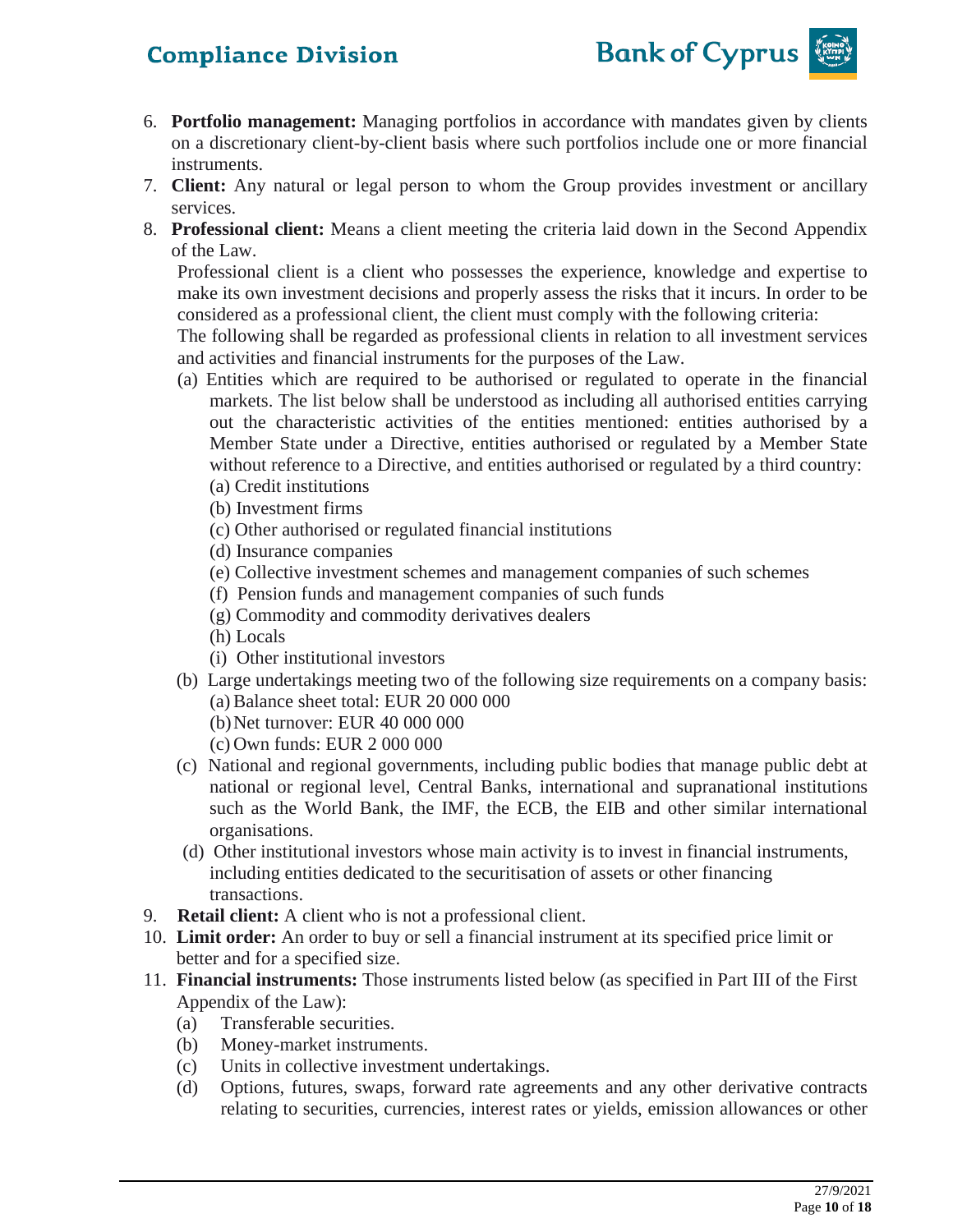

derivatives instruments, financial indices or financial measures which may be settled physically or in cash.

- (e) Options, futures, swaps, forwards and any other derivative contracts relating to commodities that must be settled in cash or may be settled in cash at the option of one of the parties other than by reason of default or other termination event;
- (f) Options, futures, swaps, and any other derivative contract relating to commodities that can be physically settled provided that they are traded on a regulated market, a MTF, or an OTF, except for wholesale energy products traded on an OTF that must be physically settled;
- (g) Options, futures, swaps, forwards and any other derivative contracts relating to commodities, that can be physically settled not otherwise mentioned in point 6 of this Section and not being for commercial purposes, which have the characteristics of other derivative financial instruments.
- (h) Derivative instruments for the transfer of credit risk.
- (i) Financial contracts for differences.
- (j) Options, futures, swaps, forward rate agreements and any other derivative contracts relating to climatic variables, freight rates or inflation rates or other official economic statistics that must be settled in cash or may be settled in cash at the option of one of the parties other than by reason of default or other termination event, as well as any other derivative contracts relating to assets, rights, obligations, indices and measures not otherwise mentioned in this Section, which have the characteristics of other derivative financial instruments, having regard to whether, inter alia, they are traded on a regulated market, OTF, or an MTF;
- (k) Emission allowances consisting of any units recognised for compliance with the requirements of Directive 2003/87/EC (Emissions Trading Scheme).

It is important to note that a [structured deposit](https://www.handbook.fca.org.uk/handbook/glossary/G1139.html) is not included in the list of financial instruments specified in Section III of the First Appendix of the Law but certain provisions of the Law apply to an investment firm or credit institution that sells or advises on [structured](https://www.handbook.fca.org.uk/handbook/glossary/G1139.html)  [deposits](https://www.handbook.fca.org.uk/handbook/glossary/G1139.html) e.g. rules governing personal transactions of Relevant Persons as those defined in the Group MiFID Obligations on Personal Transactions Policy.

- 12. **Money-market instruments:** Classes of instruments which are normally dealt in on the money market, such as treasury bills, certificates of deposit and commercial papers and excluding instruments of payment.
- 13. **Regulated market:** A multilateral system operated and/or managed by a market operator, which brings together or facilitates the bringing together of multiple third-party buying and selling interests in financial instruments – in the system and in accordance with its non-discretionary rules – in a way that results in a contract, in respect of the financial instruments admitted to trading under its rules and/or systems, and which is authorised and functions regularly and in accordance with Title III of the Directive.
- 14. **Trading venue:** A regulated market, an MTF or an OTF.
- 15. **Tied Agent:** A natural or legal person who, under the full and unconditional responsibility of only one Group entity on whose behalf it acts, promotes investment and/or ancillary services to clients or prospective clients, receives and transmits instructions or orders from the client in respect of investment services or financial instruments, places financial instruments or provides advice to clients or prospective clients in respect of those financial instruments or services.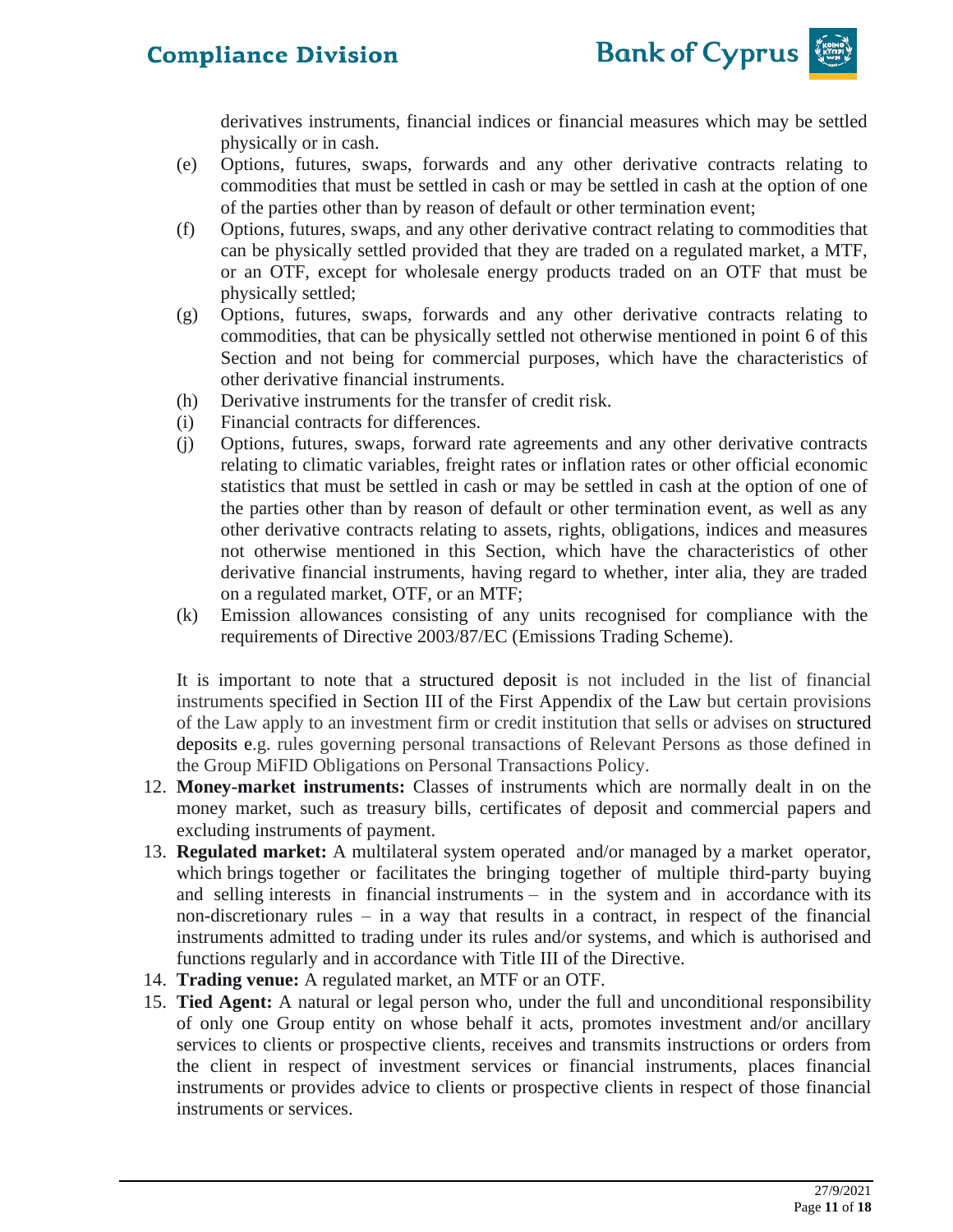

- 16. **Branch:** A place of business other than the head office which is a part of a Group entity, which has no legal personality and which provides investment services and/or activities and which may also perform ancillary services for which the Group entity has been authorised; all the places of business set up in the same Member State by the Group entity with headquarters in another Member State shall be regarded as a single branch.
- 17. **Structured deposit:** A deposit as defined in the Law on Deposit Guarantee and Resolution of Credit and Other Institutions Scheme , which is fully repayable at maturity on terms under which interest or a premium will be paid or is at risk, according to a formula involving factors such as: an index or combination of indices, excluding variable rate deposits whose return is directly linked to an interest rate index such as Euribor or Libor; a financial instrument or combination of financial instruments; a commodity or combination of commodities or other physical or non-physical non-fungible assets; or a foreign exchange rate or combination of foreign exchange rates.
- 18. **Transferable securities:** Classes of securities which are negotiable on the capital market, with the exception of instruments of payment, such as:(a)shares in companies and other securities equivalent to shares in companies, partnerships or other entities, and depositary receipts in respect of shares,(b) bonds or other forms of securitised debt, including depositary receipts in respect of such securities,(c) any other securities giving the right to acquire or sell any such transferable securities or giving rise to a cash settlement determined by reference to transferable securities, currencies, interest rates or yields, commodities or other indices or measures.
- 19. **Derivatives:** means those financial instruments defined in point (c) of the abovementioned definition of transferable securities and referred to in points (4) to (10) of Part III of the First Appendix of the Law.
- 20. **Third-country firm:** A firm providing investment services or performing investment activities or an investment firm whose head office or registered office is located in a third country.
- 21. **Durable medium:** Any instrument which enables a client to store information addressed personally to that client in a way accessible for future reference and for a period of time adequate for the purposes of the information; and allows the unchanged reproduction of the information stored
- 22. **Conflict of interest:** A conflict of interest is a conflict that may arise, in course of a Group entity providing an investment or related ancillary service or a combination thereof, including that caused by the receipt of inducements from third parties or by the Group's own remuneration and other incentive structures, between the Group entity including its managers, employees and Tied Agents, or any person directly or indirectly linked to the Group entity by Control (e.g. its shareholders, business partners, subsidiaries etc.) and its clients(existing, potential or past clients) or between one client and another. Indicative examples of conflicts of interest in relation to investment services exist in Group MiFID Conflicts of Interest Policy.
- 23. **Subsidiary:** Means a subsidiary undertaking within the meaning of Articles 2(10) and 22 of Directive 2013/34/EU, including any subsidiary of a subsidiary undertaking of an ultimate parent undertaking.
- 24. **Organised Trading Facility or OTF:** Means a multilateral system which is not a regulated market or an MTF and in which multiple third-party buying and selling interests in bonds, structured finance products, emission allowances or derivatives are able to interact in the system in a way that results in a contract in accordance with Title II of the Directive 2014/65/EU.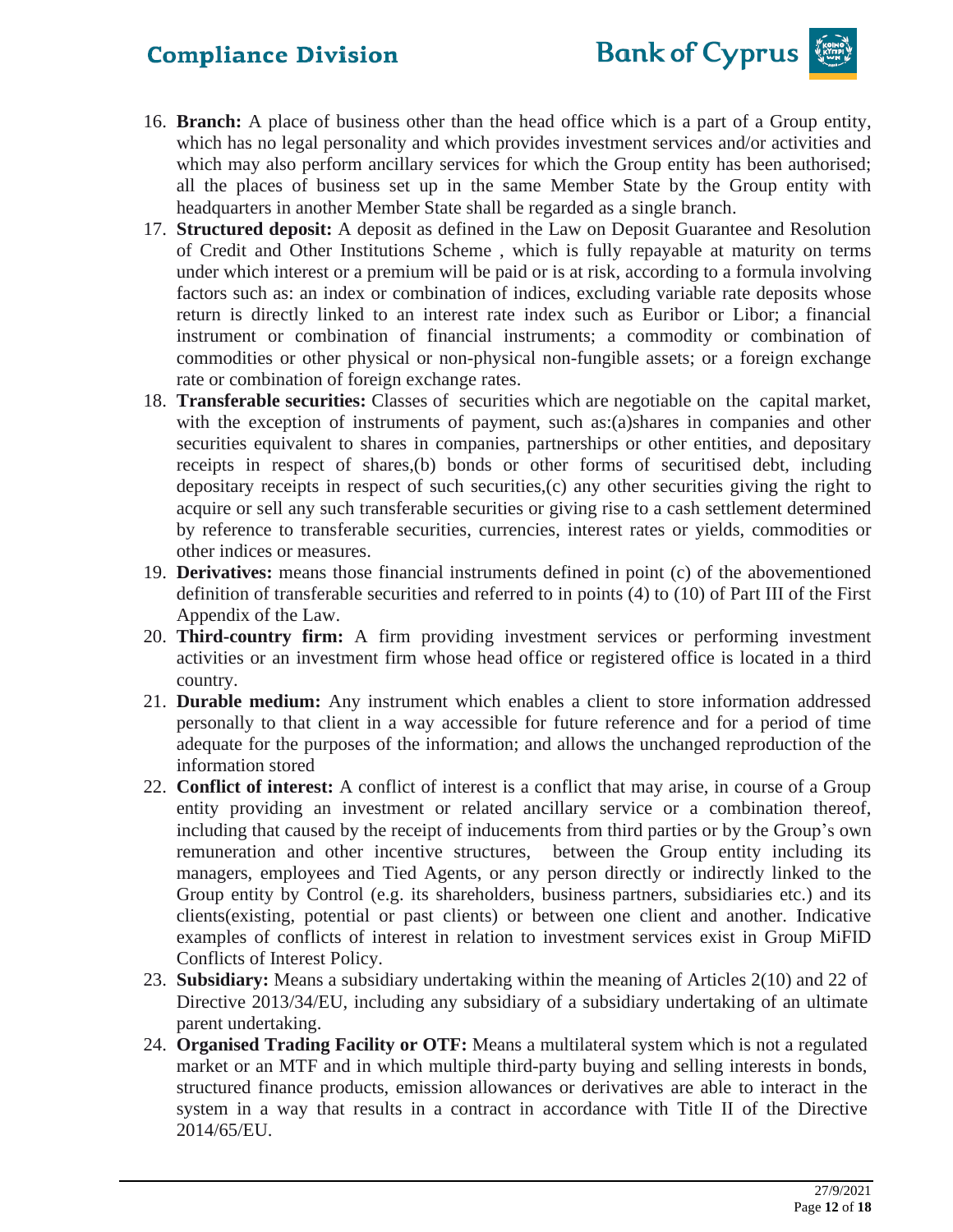

- 25. **Personal transaction:** Means a trade in financial instrument as specified in Part III of the First Appendix of the Law or a structured deposit effected by or on behalf of a Relevant Person, where at least one of the following criteria are met:
	- (a) The Relevant Person is acting outside the scope of the activities he carries out in that capacity,
	- (b) The trade is carried out for the account of any of the following persons:
		- (i) The Relevant Person,

(ii) Any person with whom he has a family relationship, or with whom he has close links or

(iii) A person in respect of whom the Relevant Person has a direct or indirect material interest in the outcome of the trade, other than obtaining a fee or commission for the execution of the trade.

- 26. **Relevant Persons:** As per the provisions of Commission Delegated Regulation (EU) 2017/565 Relevant Person in relation to an investment firm, means any of the following:
	- (a) A director, partner or equivalent, manager or Tied Agent of the firm,
	- (b) A director, partner or equivalent or manager of any Tied Agent of the firm,
	- (c) An employee of the firm or of a Tied Agent of the firm, as well as any other natural person whose services are placed at the disposal and under the control of the firm or a Tied Agent of the firm, who is involved in the provision by the firm of investment services or/and the performance of investment activities,
	- (d) A natural person who is directly involved in the provision of services to the investment firm or to its Tied Agent under an outsourcing arrangement for the purpose of the provision by the firm of investment services or/and the performance of investment activities

Persons who can have a material impact on the service provided and/or corporate behaviour of the firm, including front-office staff, sales force staff, portfolio managers, investment advisors, dealers and/or other staff indirectly involved in the provision of investment and/or ancillary services whose remuneration may create inappropriate incentives to act against the best interests of their clients shall be considered as Relevant Persons. This includes persons who oversee the sales force (such as line managers) who may be incentivised to pressurise sales staff, or financial analysts whose literature may be used by sales staff to induce clients to make investment decisions, persons involved in complaints handling, claims processing, client retention and in product design and development, supporting or administration staff etc, where their involvement in such activities may give rise to a conflict of interest, or have access to inside information within the meaning of Market Abuse Regulation (596/2014/EU) or other confidential information relating to clients or transactions with or for clients by virtue of an activity carried out by them on behalf of a Group entity(normally deal with that kind of information during their day to day operations). For the purpose of the definition of Relevant Persons, the term director means a member of the BoD and the term manager refers to general management (persons responsible for, or have significant influence over, the direction and day to day management of the Group entities such as BOC Directors.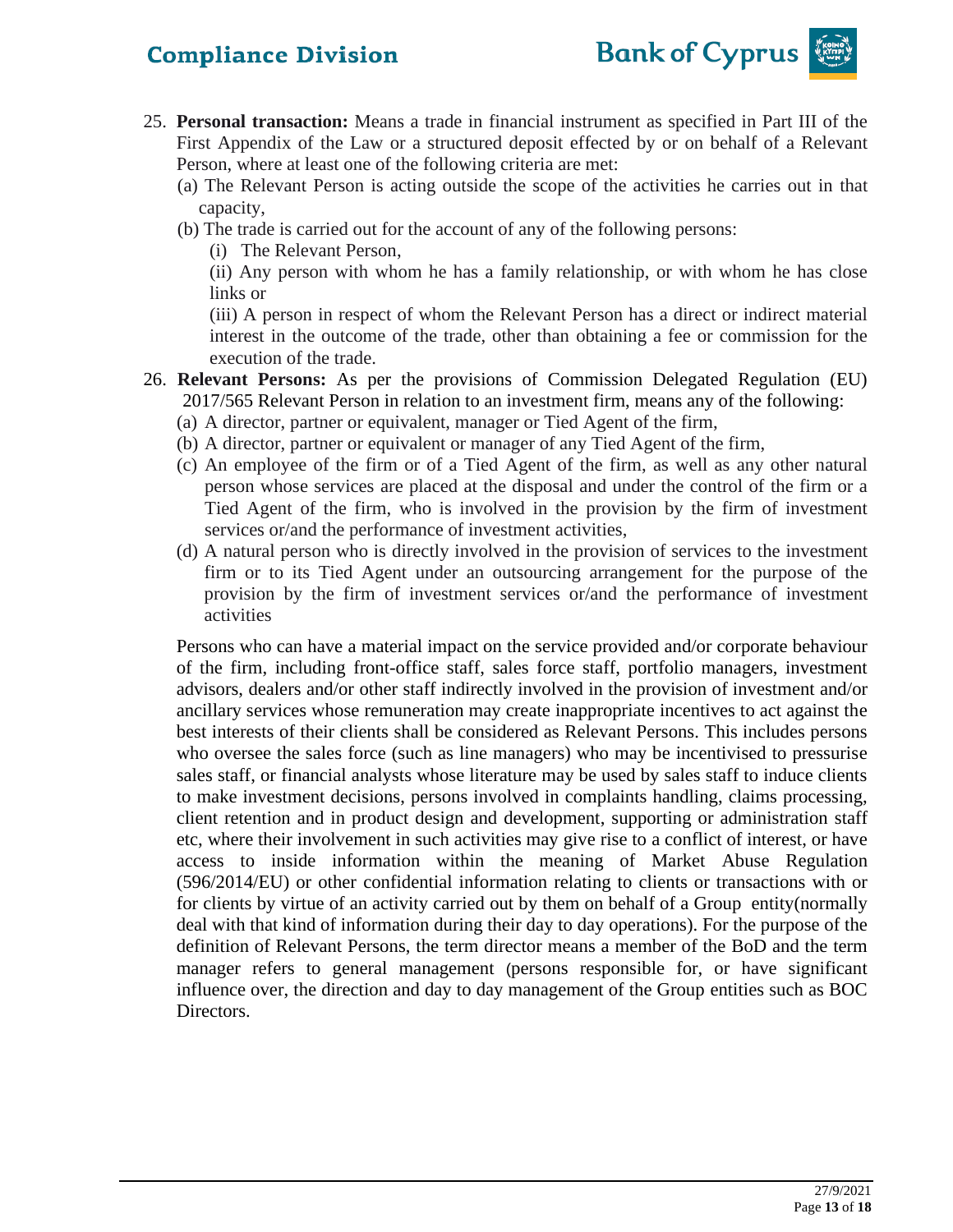

- 27. **Persons Related to Relevant Persons:** For the purpose of this Policy, the following are considered as Persons Related to Relevant Persons:
	- **i. Persons with whom a Relevant Person has a family relationship**
		- (a) The spouse of the Relevant Person or any partner of that person considered by national law as equivalent to a spouse.
		- (b) A dependent child or stepchild of the Relevant Person.
		- (c) Any other relative of the Relevant Person, who has shared the same household as that person for at least one year on the date of the personal transaction concerned,

### **ii. Persons with close links**

Means situations in which two or more natural or legal persons are linked by:

- (a) Participation which means the ownership, direct or by way of control, of at least 20% of the voting rights or capital of an undertaking.
- (b) Control which means the relationship between a parent undertaking and a subsidiary, or a similar relationship between any natural or legal person and an undertaking, Any subsidiary of a subsidiary undertaking is also considered a subsidiary of the parent undertaking which is at the head of those undertakings;
- (c) A situation in which two or more natural or legal persons are permanently linked to one and the same person by a control relationship shall be regarded as constituting a close link between such persons,
- **iii. Person whose relationship with the Relevant Person is such that the Relevant Person has a direct or indirect material interest in the outcome of the trade, other than a fee or commission for the execution of the trade.**
- 28. **Inside information:** For the purpose of this Policy inside information shall comprise the information within the meaning of Article 7(1) of the Market Abuse Regulation(596/2014/EU) and means any information of a precise nature which has not been made public relating directly or indirectly to one or more issuers of financial instruments, or one or more financial instruments including commodity derivatives and related spot commodity contracts and emission allowances or auctioned products based there on , and which, if it were made public, would be likely to have a significant effect on the prices of those financial instruments or on the prices of the related derivative financial instruments, according to the judgment of the CySEC .Please note that this information includes any information that a reasonable investor may take into account when making his / her investment decisions. Regarding the persons who are charged with the execution of orders concerning financial instruments, inside information is considered as the information conveyed by a client and relating to the client's pending orders in financial instruments, which is of a precise nature , relating directly or indirectly to one or more issuers of financial instruments or one or more financial instruments, and which, if published, would be likely to have a significant effect on the prices of those financial instruments or the prices of the associated derivatives.

Indicative examples of inside information:

- (a) Changes in the business activities of the issuer or a company related to the issuer or a company which is being integrated,
- (b) Conclusion or termination of co-operations or business alliances both in local and foreign markets,
- (c) Public offer according to the relevant provisions,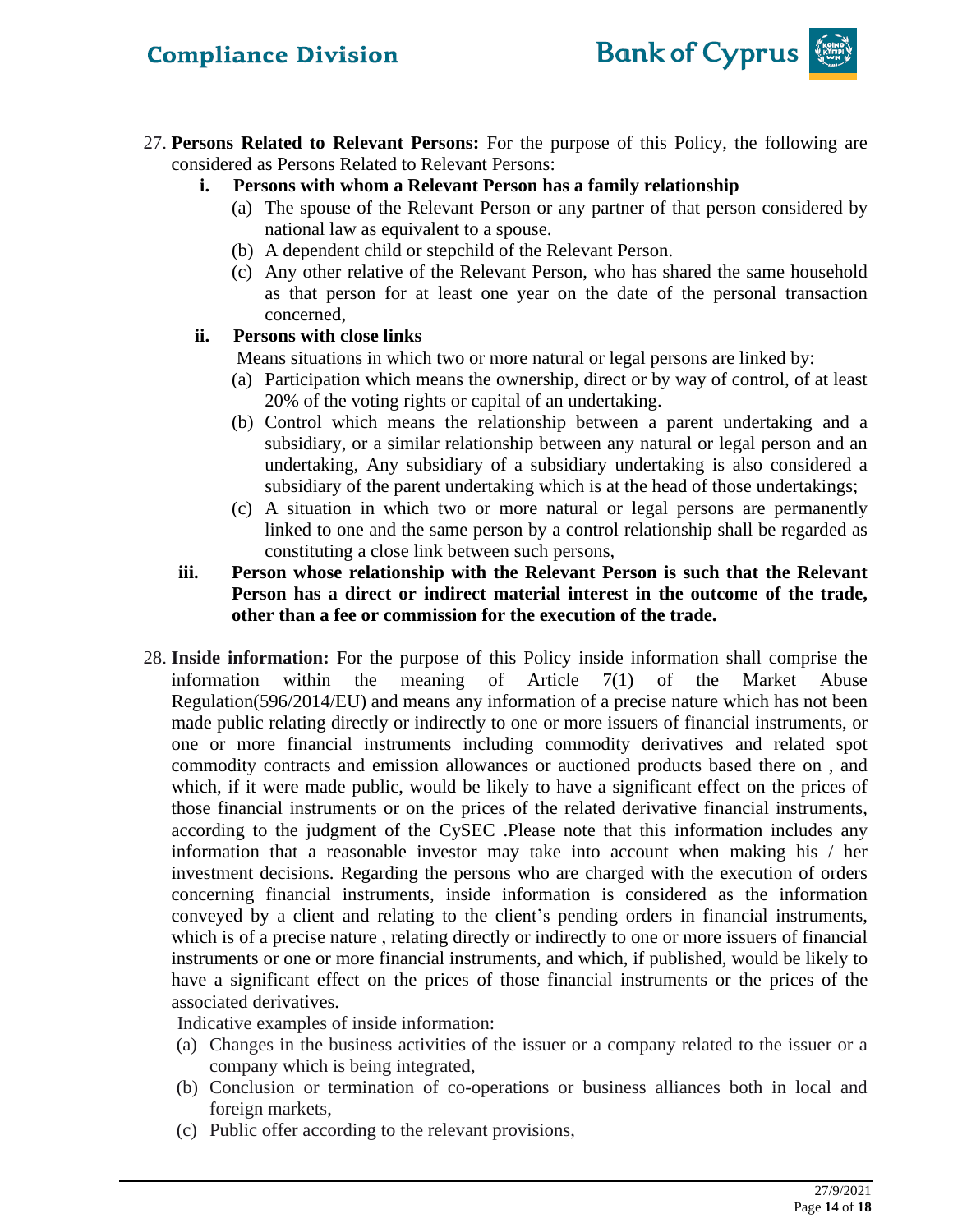

- (d) Participation in a merger, acquisition or split-up, substantial acquisition or sale of shares,
- (e) Changes in the composition of the Board of Directors, changes of general managers, auditors, chief financial officer,
- (f) Distribution and payment of dividends, issues of new financial instruments, as well as distribution, subscription, conversion and waive of such instruments,
- (g) Operations or activities of reorganization which is likely to affect the financial situation and the financial results,
- (h) Shares buyback programmes,
- (i) Legal or judicial differences,
- (j) Recall of lenders' decision to grant credit to the issuer or refusal regarding such credits,
- (k) Insolvency of the issuer's debtors,
- (l) Changes in the information included in the most recent prospectus of the issuer, or the annual statement of the company, including also the commitments to use the funds raised,
- (m) Changes regarding the properties and the stock and capital structure of the issuer, especially his/her liabilities, regarding an issuer preparing consolidated financial statements,
- (n) Any change which materially affects the structure or the consolidated financial statements of the Group,
- (o) Important changes concerning the expected results.
- 29. **Competent Authority:** The public authority, designated by each Member State in accordance with Article 67 of MiFID.
- 30. **Authorisation:** Means an instrument issue in any form by the authorities by which the right to carry out the business is granted.
- 31. **Confidential information:** Any information or document that a natural or legal person wishes not to make public without the consent of that person and (1) relates to the business, transactions or other affairs of that natural or legal person (2) is not public information and (3) is not in the form of a summary of collated information whereby information cannot be identified relating to a particular person, and the disclosure of which is likely to affect adversely the interests of that person or the interests of a third party or the proper monitoring of the activities of the Group. For example, transaction reports should be considered as confidential whether they include transactions that can be identified relating to a client.
	- 32. **Outsourcing:** Means an arrangement of any form between an investment firm and a service provider whereby that service provider performs a process, a service or an activity which would otherwise be undertaken by the investment firm itself (Commission Delegated Regulation 2017/565).
	- 33. **Persons linked by control:** Means the relationship between a parent undertaking and a subsidiary, in all the cases referred to in Article 22, paragraph 1 and 2, of Directive 2013/34/ΕU, or a similar relationship between any natural or legal person and an undertaking. Any subsidiary of a subsidiary undertaking also considered a subsidiary of the parent undertaking which is at the head of those undertakings.

Indicative examples of persons linked by control:

- (a) Have a majority of the shareholders or members voting rights in a subsidiary,
- (b) Have the right to appoint or remove a majority of the members of the administrative, management or supervisory body of a subsidiary and is at the same time a shareholder in or member of that subsidiary,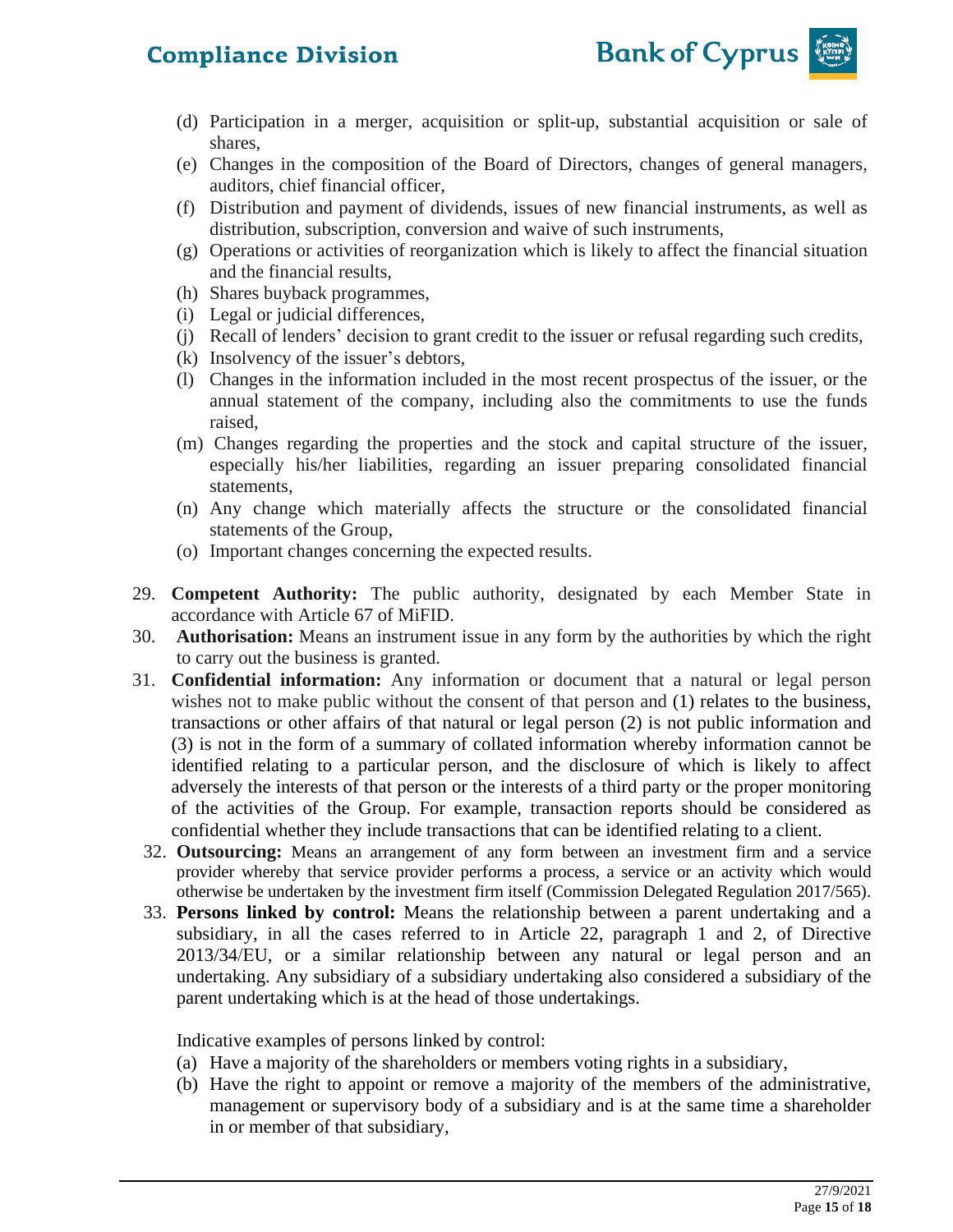

- (c) Have the right to exercise a dominant influence over a subsidiary of which it is a shareholder or member, pursuant to a contract entered into with that subsidiary or to a provision in its memorandum or articles of association, where the law governing that subsidiary permits its being subject to such contracts or provisions.
- (d) Are shareholders in or member of a subsidiary, and (i) a majority of the members of the administrative, management or supervisory bodies of that subsidiary who have held office during the financial year, during the preceding financial year and up to the time when the consolidated financial statements are drawn up, have been appointed solely as a result of the exercise of its voting rights; or (ii) control alone, pursuant to an agreement with other shareholders in or members of that subsidiary, a majority of shareholders' or members' voting rights in that subsidiary.
- (e) Have the power to exercise, or actually exercises, dominant influence or control over another subsidiary.
- (f) Have beneficial ownership of the share capital of a company or of the share capital of its holding company which carries ten per cent or more of the voting power at any general meeting of the above company or of its holding company, or
- (g) Have the ability to determine in any manner the election of the majority of the directors of the said company or of its holding company.
- 34. **Cross Border:** Means providing services without the establishment of a Branch, without applying for Authorisation and without the Group entity be imposed any additional requirements by the Member States i.e. providing services to persons in one jurisdiction from a place of business in another jurisdiction without any establishment in the client's jurisdiction.
- 35. **European Economic Area:** Means Member States of the European Union or other States which are contracting parties to the Agreement on the European Economic Area (the 'EEA Agreement').
- 36. EEA Agreement: Means the agreement signed at Porto on 2<sup>nd</sup> of May 1992 and adapted by the Protocol signed in Brussels on  $17<sup>th</sup>$  of May 1993 as it may be amended from time to time. [\(http://ec.europa.eu/world/agreements/prepareCreateTreatiesWorkspace/treatiesGeneralData.](http://ec.europa.eu/world/agreements/prepareCreateTreatiesWorkspace/treatiesGeneralData.do?step=0&redirect=true&treatyId=544) [do?step=0&redirect=true&treatyId=544\)](http://ec.europa.eu/world/agreements/prepareCreateTreatiesWorkspace/treatiesGeneralData.do?step=0&redirect=true&treatyId=544).
- 37. **Host Country:** Means the country other than the Home Member State in which a Group entity has been granted Authorisation to establish a Branch or a representative office or in which it provides products and/or services.
- 38. **Member State:** Means a Member State of the European Union or another State which is a contracting party to the Agreement on the European Economic Area (the 'EEA Agreement') signed at Porto on  $2<sup>nd</sup>$  of May 1992 and adapted by the Protocol signed in Brussels on  $17<sup>th</sup>$  of May 1993 as it may be amended from time to time.
- 39. **Eligible counterparties:** For the purposes of this Policy means the Cyprus investment firms, other investment firms, credit institutions, insurance companies, UCITS and UCITS management companies, pension funds and their management companies, other financial institutions authorised by a Member State or regulated under the laws of Cyprus or under European Union law, national governments and their corresponding offices, including public bodies that deal with public debt at national level, central banks, the Central Bank and supranational organisations.
- 40. **Home Member State**: Means the Member State in which the registered office of an institution is situated or where no such registered office exists, the Member State in which the head office of an institution is situated.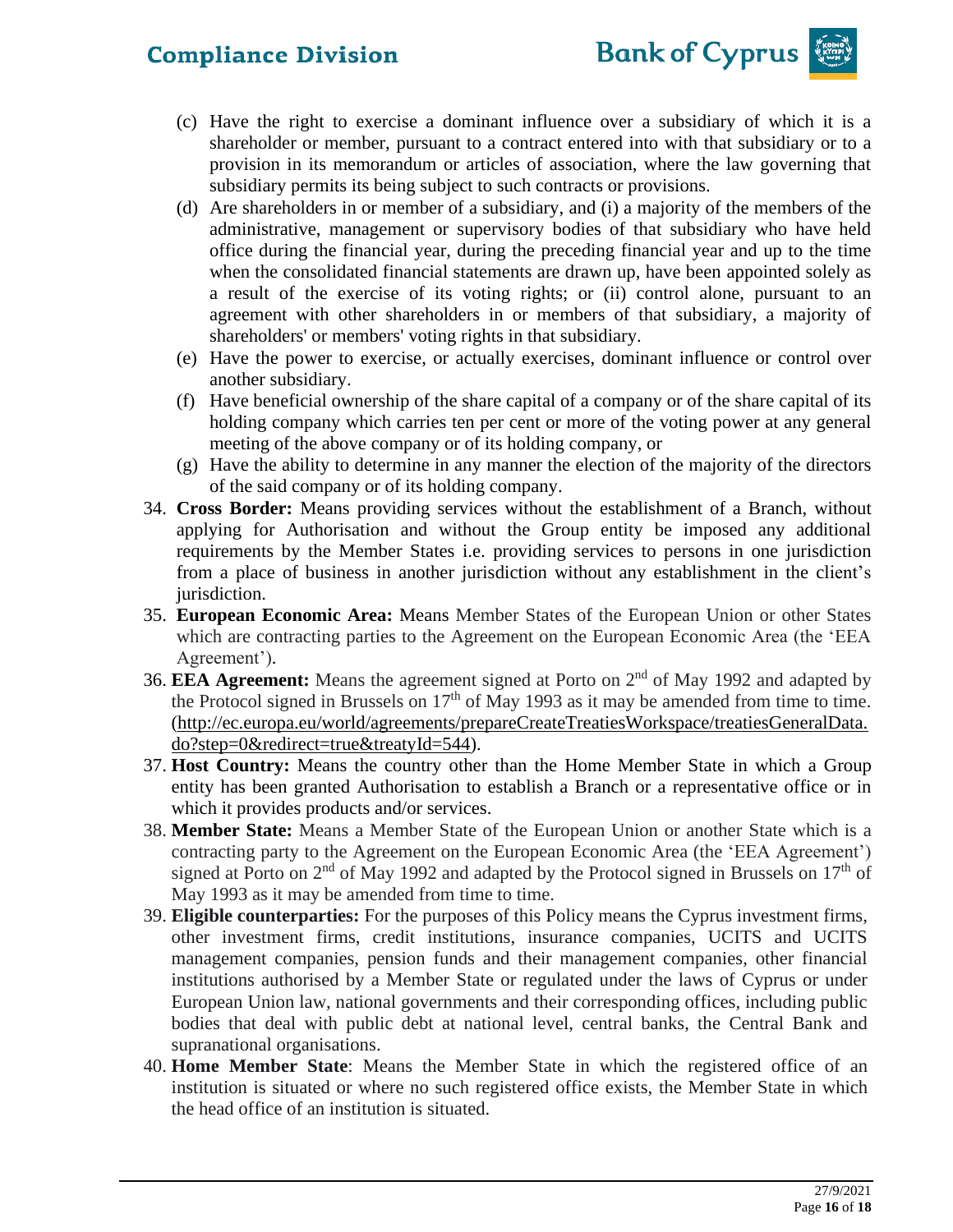

- 41. **Professional clients on request:** Means clients who may treat as professionals on request and within the meaning of PartII of the Second Appendix of the Law.
- 42. **Third country:** A country outside the EEA i.e. a country that is not a Member State.
- 43. **Non-Complex Products:** A financial instrument is considered as non-complex if it satisfies the following criteria:
	- (a) It is not a derivative or other security giving the right to acquire or sell a transferable security or giving rise to a cash settlement determined by reference to transferable securities, currencies, interest rates or yields, commodities or other indices or measures.
	- (b) There are frequent opportunities to dispose of, redeem, or otherwise realise the instrument at prices that are publicly available to the market participants and that are either market prices or prices made available, or validated, by valuation systems independent of the issuer;
	- (c) It does not involve any actual or potential liability for the client that exceeds the cost of acquiring the instrument.
	- (d) Adequately comprehensive information on its characteristics is publicly available and is likely to be readily understood so as to enable the average retail client to make an informed judgment as to whether to enter into a transaction in that instrument.
	- (e) It does not incorporate a clause, condition or trigger that could fundamentally alter the nature or risk of the investment or pay out profile such as investments that incorporate a right to convert the instrument into a different investment.
	- (f) It does not include explicit or implicit exit charges that have the effect of making the investments illiquid even though technically frequent opportunities to dispose of, redeem or otherwise realise it.

Examples of non-complex products:

(a) Shares admitted to trading on a regulated market or on an equivalent third-country market or on a MTF, where those are shares in companies, and excluding shares in non-UCITS collective investment undertakings and shares that embed a derivative,

(b) Bonds or other forms of securitised debt admitted to trading on a regulated market or on an equivalent third country market or on a MTF, excluding those that embed a derivative or incorporate a structure which makes it difficult for the client to understand the risk involved,

(c) Money-market instruments, excluding those that embed a derivative or incorporate a structure which makes it difficult for the client to understand the risk involved,

(d) Shares or units in UCITS, excluding structured UCITS as referred to in Article 36, paragraph 1, second subsection of Regulation (EU) No 583/2010,

(e) Structured deposits, excluding those that incorporate a structure which makes it difficult for the client to understand the risk of return or the cost of exiting the product before term.

44. **Over The Counter (OTC):** Method of trading that does not take place on an organised venue such as a [regulated market](https://www.emissions-euets.com/trading-venues/regulated-market) or an [MTF.](https://www.emissions-euets.com/trading-venues/multirlateral-trading-facility-mtf) Pursuant to [MiFIR](https://www.emissions-euets.com/mifid2-mifir) characteristics, OTC trades include transactions which are non-systematic, ad-hoc, irregular and infrequent, are carried out between eligible or professional counterparties, and are part of a business relationship which is itself characterised by dealings above standard market size, and where the deals are